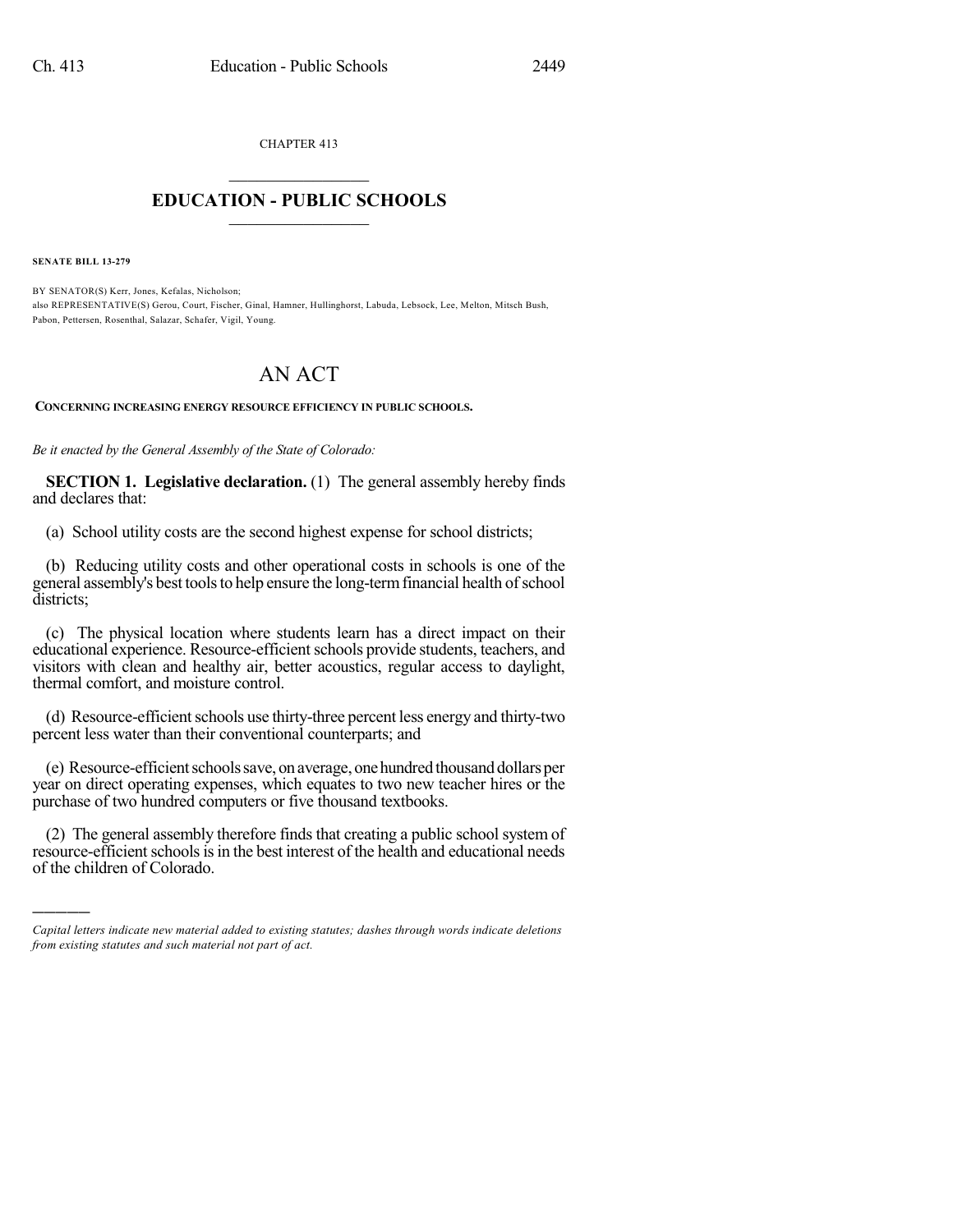**SECTION 2.** In Colorado Revised Statutes, **add** 22-32-124.3 as follows:

**22-32-124.3. Energy-efficient design of school buildings and structures required - definitions.** (1) ON AND AFTER JANUARY 1, 2014, EACH SCHOOL DISTRICT,INSTITUTE CHARTER SCHOOL,AND EACH DISTRICT CHARTER SCHOOL THAT RECEIVES OPERATING MONEYS FROM THE STATE SHALL ENSURE THAT EACH PROJECT FOR A NEW OR SUBSTANTIALLY RENOVATED BUILDING OR STRUCTURE IS SUBMITTED TO OR VERIFIED BY THE HIGHEST ENERGY EFFICIENCY STANDARDS PRACTICABLE, INCLUDING BUT NOT LIMITED TO THE FEDERAL ENERGY STAR LABEL OR THE HIGHEST PERFORMANCE CERTIFICATION ATTAINABLE.

(2) THE SCHOOL DISTRICT, INSTITUTE CHARTER SCHOOL, OR DISTRICT CHARTER SCHOOL MAY CONSULT WITH THECOLORADO ENERGY OFFICE CONCERNING THE BEST BUILDING PRACTICES FOR THE CONSTRUCTION,REDESIGN,OR RENOVATION PROJECT. IF A SCHOOL DISTRICT, INSTITUTE CHARTER SCHOOL, OR DISTRICT CHARTER SCHOOL CONSULTS WITH THECOLORADO ENERGY OFFICE PURSUANT TO THIS SUBSECTION (2), THE COLORADO ENERGY OFFICE SHALL ADVISE THE SCHOOL DISTRICT, INSTITUTE CHARTER SCHOOL, OR DISTRICT CHARTER SCHOOL CONCERNING THE BEST BUILDING PRACTICES FOR THE CONSTRUCTION, REDESIGN, OR RENOVATION PROJECT. IT IS THE INTENT OF THE GENERAL ASSEMBLY THAT THE COLORADO ENERGY OFFICE USE EXISTING RESOURCES TO SATISFY THE REQUIREMENTS OF THIS SUBSECTION (2).

(3) A SCHOOL DISTRICT, INSTITUTE CHARTER SCHOOL, OR DISTRICT CHARTER SCHOOL THAT HAS MET THE REQUIREMENTS OF THIS SECTION FOR DESIGNING OR CONSTRUCTING A NEW OR SUBSTANTIALLY RENOVATED BUILDING OR STRUCTURE IS ENCOURAGED TO INCORPORATE THE HIGH PERFORMANCE MEASURES ADOPTED OR HIGH PERFORMANCE STANDARDS MET INTO ITS CURRICULUM.

(4) AS USED IN THIS SECTION, UNLESS THE CONTEXT OTHERWISE REQUIRES:

(a) "HIGH PERFORMANCE STANDARD" MEANS A BUILDING OR STRUCTURE RENOVATION, DESIGN, AND CONSTRUCTION STANDARD THAT:

(I) RESULTS IN THE RECOVERY OF THE INITIAL CAPITAL COSTS ATTRIBUTABLE TO COMPLIANCE WITH THIS SECTION OVER A TIME PERIOD TO BE DETERMINED BY THE SCHOOL DISTRICT, INSTITUTE CHARTER SCHOOL, OR DISTRICT CHARTER SCHOOL, NOT TO EXCEED FIFTEEN YEARS,BY REDUCING LONG-TERM ENERGY,MAINTENANCE,AND OPERATING COSTS;

(II) REDUCES THE OPERATING COSTS OF A SCHOOL DISTRICT, INSTITUTE CHARTER SCHOOL, OR DISTRICT CHARTER SCHOOL BY REDUCING THE CONSUMPTION OF ENERGY, WATER, OR OTHER RESOURCES;

(III) IMPROVES THE INDOOR ENVIRONMENTAL QUALITY OF A SCHOOL BUILDING FOR A HEALTHIER LEARNING ENVIRONMENT;

(IV) PROTECTS COLORADO'S ENVIRONMENT; AND

(V) COMPLIES WITH THE FEDERAL SECRETARY OF THE INTERIOR'S STANDARDS FOR THE TREATMENT OF HISTORIC PROPERTIES WHEN SUCH WORK WILL AFFECT